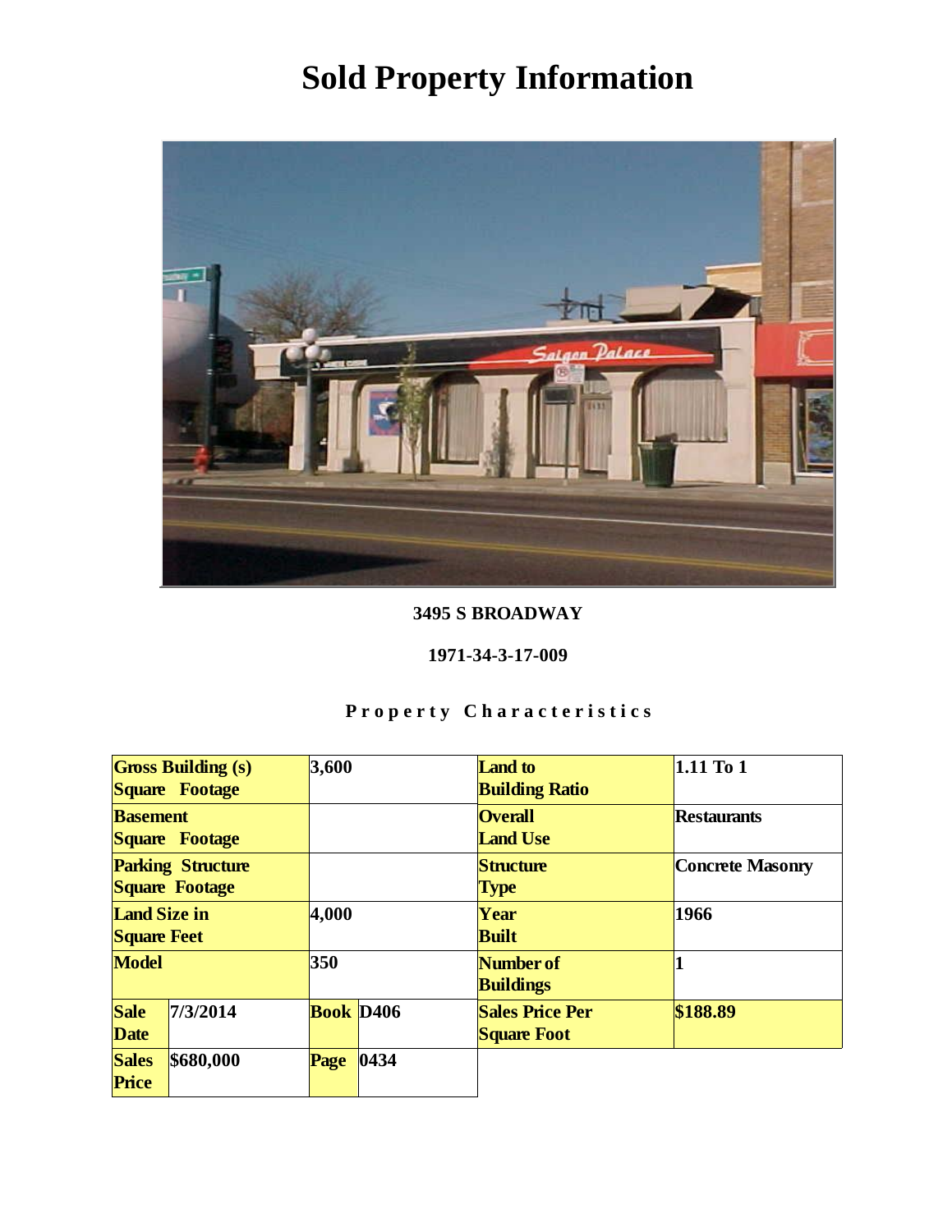

### 4851 E VIRGINIA AVE

#### 1973-18-1-01-011

|                                            | <b>Gross Building (s)</b><br>11,963<br>Square Footage |                  |      | <b>Land</b> to<br><b>Building Ratio</b>      | $5.93$ To 1      |
|--------------------------------------------|-------------------------------------------------------|------------------|------|----------------------------------------------|------------------|
| <b>Basement</b><br>Square Footage          |                                                       | 4,666            |      | <b>Overall</b><br><b>Land Use</b>            | Restaurants      |
| <b>Parking Structure</b><br>Square Footage |                                                       |                  |      | Structure<br>Type                            | Concrete Masonry |
| Land Size in<br><b>Square Feet</b>         |                                                       | 71,000           |      | Year<br><b>Built</b>                         | 1973             |
| Model                                      |                                                       | 350              |      | Number of<br><b>Buildings</b>                |                  |
| Sale<br>Date                               | 2/26/2015                                             | <b>Book</b> D501 |      | <b>Sales Price Per</b><br><b>Square Foot</b> | \$175.54         |
| <b>Sales</b><br>Price                      | \$2,100,000                                           | Page             | 9998 |                                              |                  |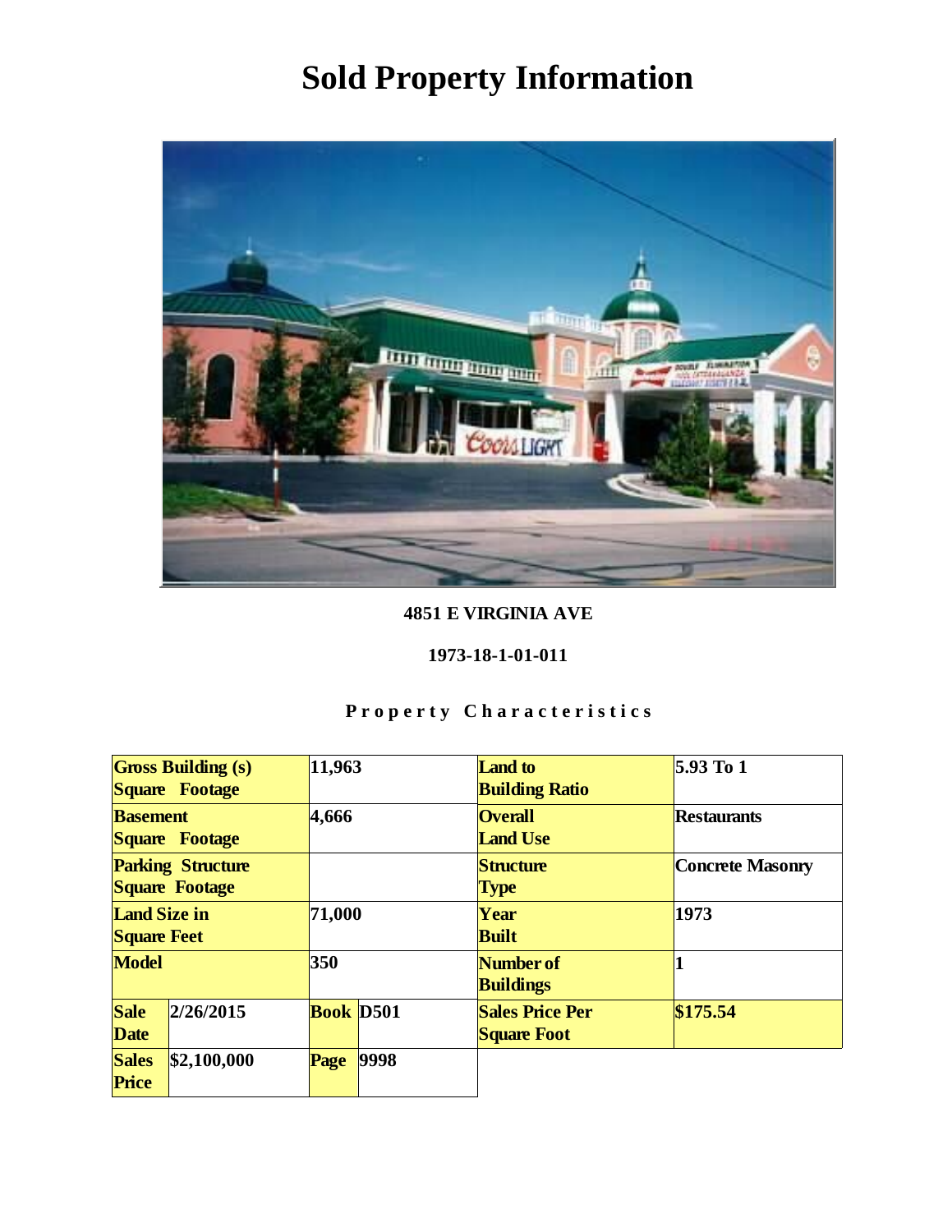

### 7325 E ILIFF AVE

### 1973-28-2-05-002

|                                            | <b>Gross Building (s)</b><br>Square Footage | 3,032                 |                                   | Land to<br><b>Building Ratio</b>             | 14.36 To 1               |
|--------------------------------------------|---------------------------------------------|-----------------------|-----------------------------------|----------------------------------------------|--------------------------|
| <b>Basement</b><br>Square Footage          |                                             |                       | <b>Overall</b><br><b>Land Use</b> | Restaurants                                  |                          |
| <b>Parking Structure</b><br>Square Footage |                                             |                       |                                   | Structure<br><b>Type</b>                     | <b>Wood/Brick Veneer</b> |
| Land Size in<br><b>Square Feet</b>         |                                             | 43,543                |                                   | Year<br><b>Built</b>                         | 1986                     |
| Model                                      |                                             | 350                   |                                   | Number of<br><b>Buildings</b>                |                          |
| Sale<br>Date                               | 7/14/2014                                   | Book D <sub>406</sub> |                                   | <b>Sales Price Per</b><br><b>Square Foot</b> | \$209.43                 |
| <b>Sales</b><br>Price                      | \$635,000                                   | Page                  | 6518                              |                                              |                          |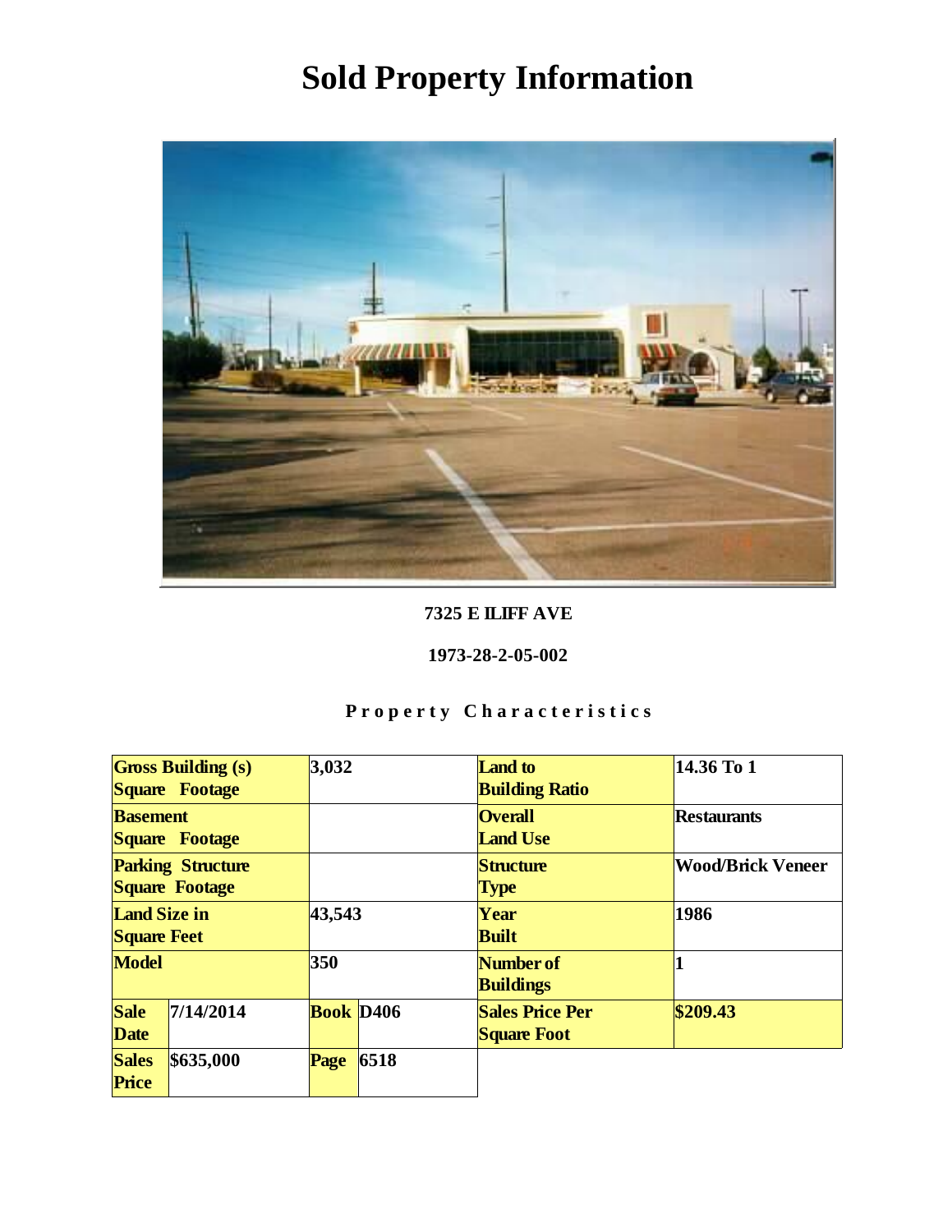

7095 E EVANS AVE

#### 1973-29-1-03-033

|                                            | 5,795<br><b>Gross Building (s)</b><br>Square Footage |                  |      | Land to<br><b>Building Ratio</b>             | 7.54 To 1        |
|--------------------------------------------|------------------------------------------------------|------------------|------|----------------------------------------------|------------------|
| <b>Basement</b><br>Square Footage          |                                                      | 1,507            |      | <b>Overall</b><br><b>Land Use</b>            | Restaurants      |
| <b>Parking Structure</b><br>Square Footage |                                                      |                  |      | Structure<br><b>Type</b>                     | Concrete Masonry |
| Land Size in<br><b>Square Feet</b>         |                                                      | 43,666           |      | Year<br><b>Built</b>                         | 1975             |
| Model                                      |                                                      | 442              |      | Number of<br><b>Buildings</b>                |                  |
| Sale<br>Date                               | 7/27/2015                                            | <b>Book D508</b> |      | <b>Sales Price Per</b><br><b>Square Foot</b> | \$240.72         |
| <b>Sales</b><br>Price                      | \$1,395,000                                          | Page             | 7611 |                                              |                  |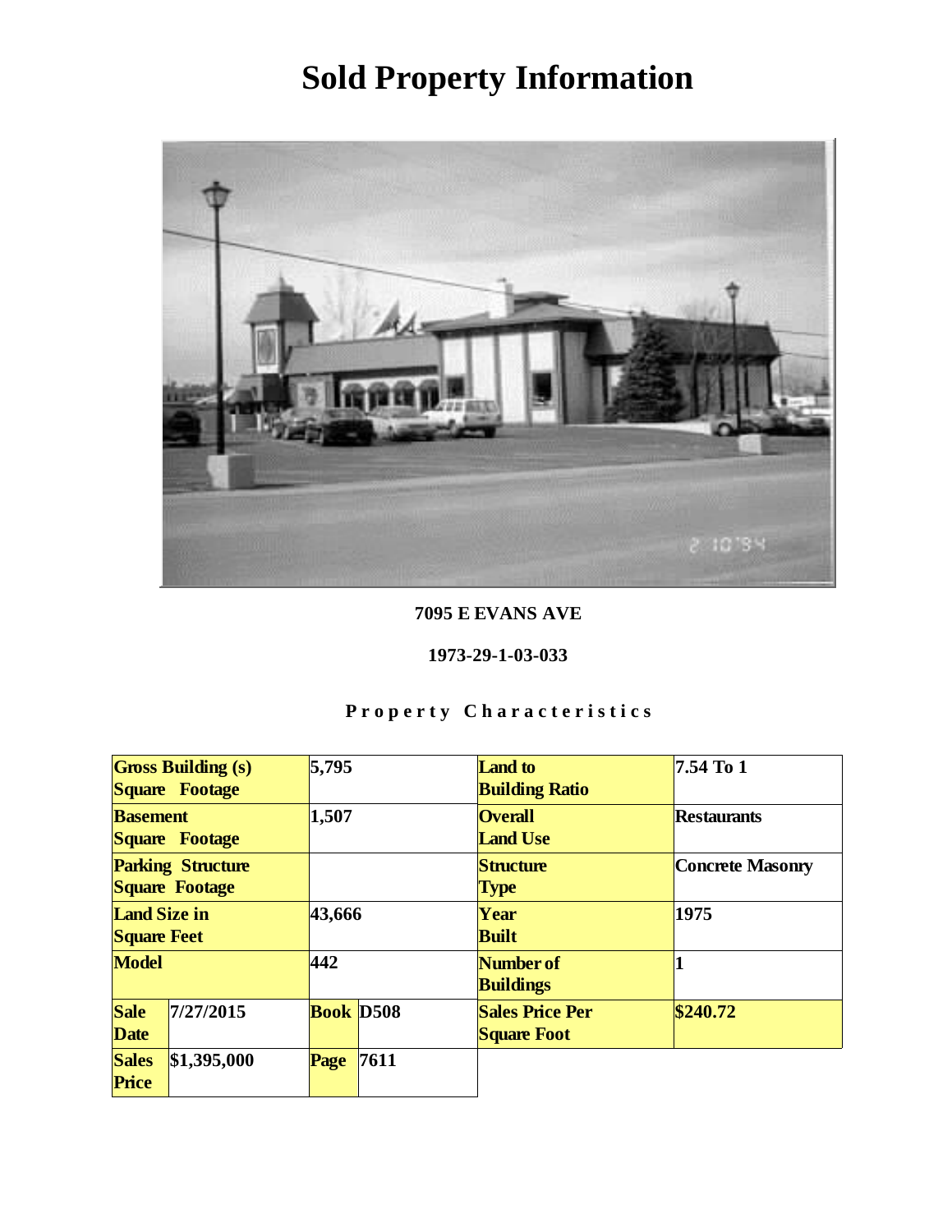

### 2700 S HAVANA ST

### 1973-35-2-20-001

|                          | <b>Gross Building (s)</b> | 8,097     |      | Land to                | 7.46 To 1                |
|--------------------------|---------------------------|-----------|------|------------------------|--------------------------|
|                          | Square Footage            |           |      | <b>Building Ratio</b>  |                          |
| <b>Basement</b>          |                           | 967       |      | <b>Overall</b>         | Restaurants              |
|                          | Square Footage            |           |      | <b>Land Use</b>        |                          |
| <b>Parking Structure</b> |                           |           |      | Structure              | <b>Wood/Brick Veneer</b> |
| Square Footage           |                           |           |      | <b>Type</b>            |                          |
| Land Size in             |                           | 60,364    |      | Year                   | 1979                     |
| <b>Square Feet</b>       |                           |           |      | <b>Built</b>           |                          |
| Model                    |                           | 350       |      | Number of              |                          |
|                          |                           |           |      | <b>Buildings</b>       |                          |
| Sale                     | 11/17/2015                | Book D513 |      | <b>Sales Price Per</b> | \$237.12                 |
| Date                     |                           |           |      | <b>Square Foot</b>     |                          |
| <b>Sales</b>             | \$1,920,000               | Page      | 3165 |                        |                          |
| Price                    |                           |           |      |                        |                          |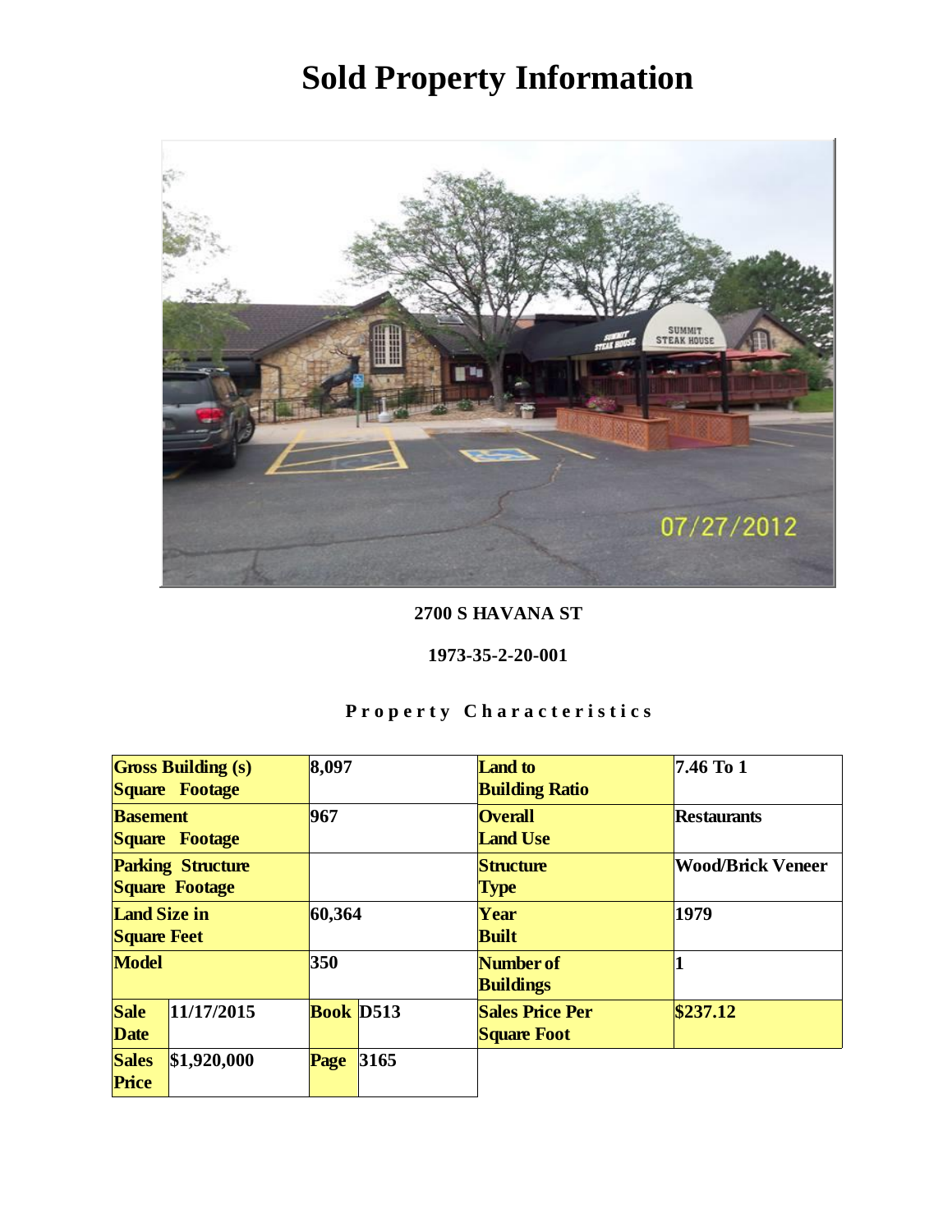

950 S ABILENE ST

1975-18-3-18-003

|                          | <b>Gross Building (s)</b> | 2,473            |      | <b>Land</b> to         | 10.94 To 1               |
|--------------------------|---------------------------|------------------|------|------------------------|--------------------------|
|                          | Square Footage            |                  |      | <b>Building Ratio</b>  |                          |
| <b>Basement</b>          |                           |                  |      | <b>Overall</b>         | Restaurants              |
|                          | Square Footage            |                  |      | <b>Land Use</b>        |                          |
| <b>Parking Structure</b> |                           |                  |      | Structure              | <b>Wood/Brick Veneer</b> |
| Square Footage           |                           |                  |      | <b>Type</b>            |                          |
| Land Size in             |                           | 27,048           |      | Year                   | 1996                     |
| <b>Square Feet</b>       |                           |                  |      | <b>Built</b>           |                          |
| Model                    |                           | 349              |      | Number of              |                          |
|                          |                           |                  |      | <b>Buildings</b>       |                          |
| Sale                     | 4/29/2016                 | <b>Book</b> D604 |      | <b>Sales Price Per</b> | \$282.65                 |
| Date                     |                           |                  |      | <b>Square Foot</b>     |                          |
| <b>Sales</b>             | \$699,000                 | Page             | 4376 |                        |                          |
| Price                    |                           |                  |      |                        |                          |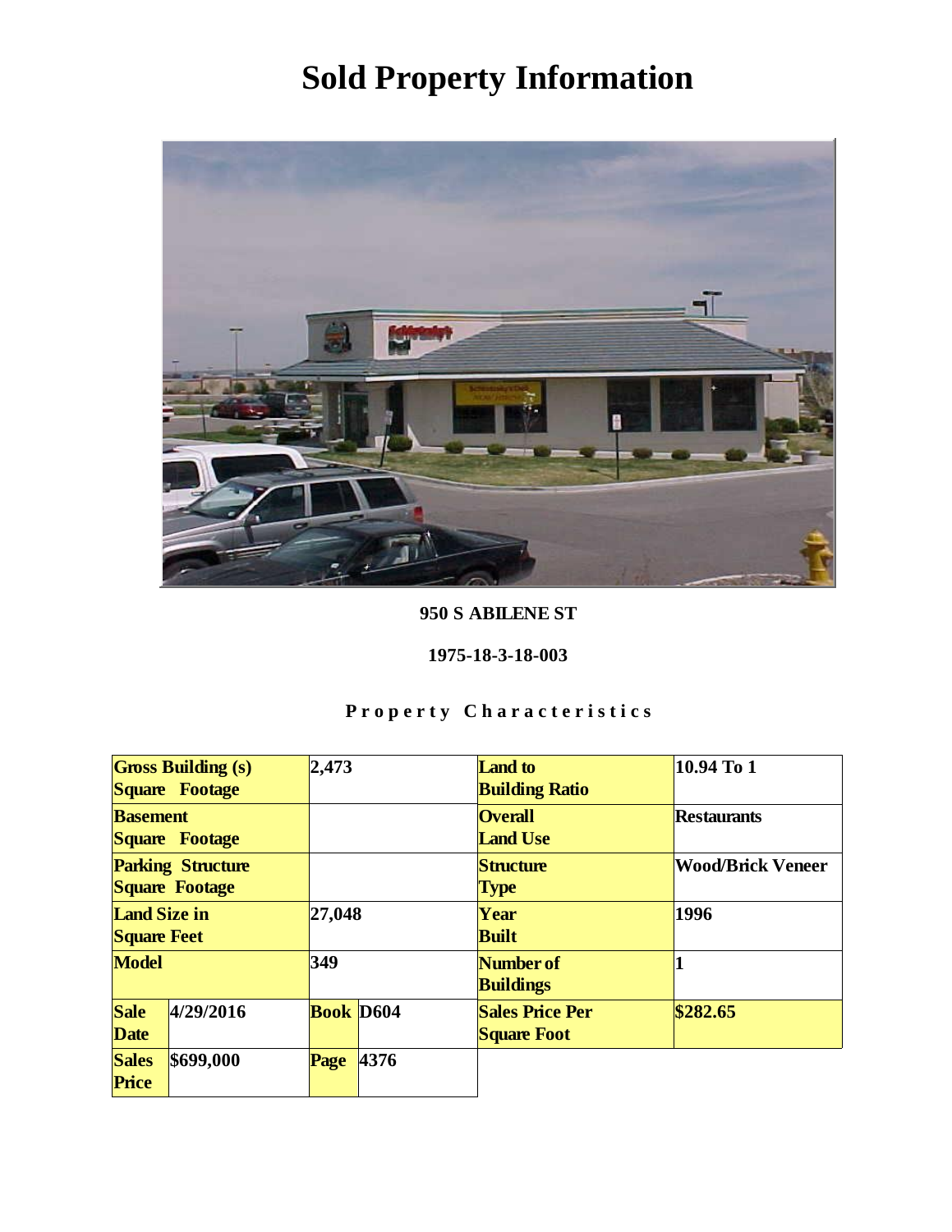

### 2210 S CHAMBERS RD

#### 1975-29-2-22-001

|                                            | <b>Gross Building (s)</b><br>Square Footage | 1,338                 |      | Land to<br><b>Building Ratio</b>             | 25.82 To 1               |
|--------------------------------------------|---------------------------------------------|-----------------------|------|----------------------------------------------|--------------------------|
| <b>Basement</b><br>Square Footage          |                                             |                       |      | <b>Overall</b><br><b>Land Use</b>            | Restaurants              |
| <b>Parking Structure</b><br>Square Footage |                                             |                       |      | Structure<br><b>Type</b>                     | <b>Wood/Brick Veneer</b> |
| Land Size in<br><b>Square Feet</b>         |                                             | 34,543                |      | Year<br><b>Built</b>                         | 1989                     |
| Model                                      |                                             | 349                   |      | Number of<br><b>Buildings</b>                |                          |
| Sale<br>Date                               | 8/22/2014                                   | Book D <sub>407</sub> |      | <b>Sales Price Per</b><br><b>Square Foot</b> | \$298.21                 |
| <b>Sales</b><br>Price                      | \$399,000                                   | Page                  | 8056 |                                              |                          |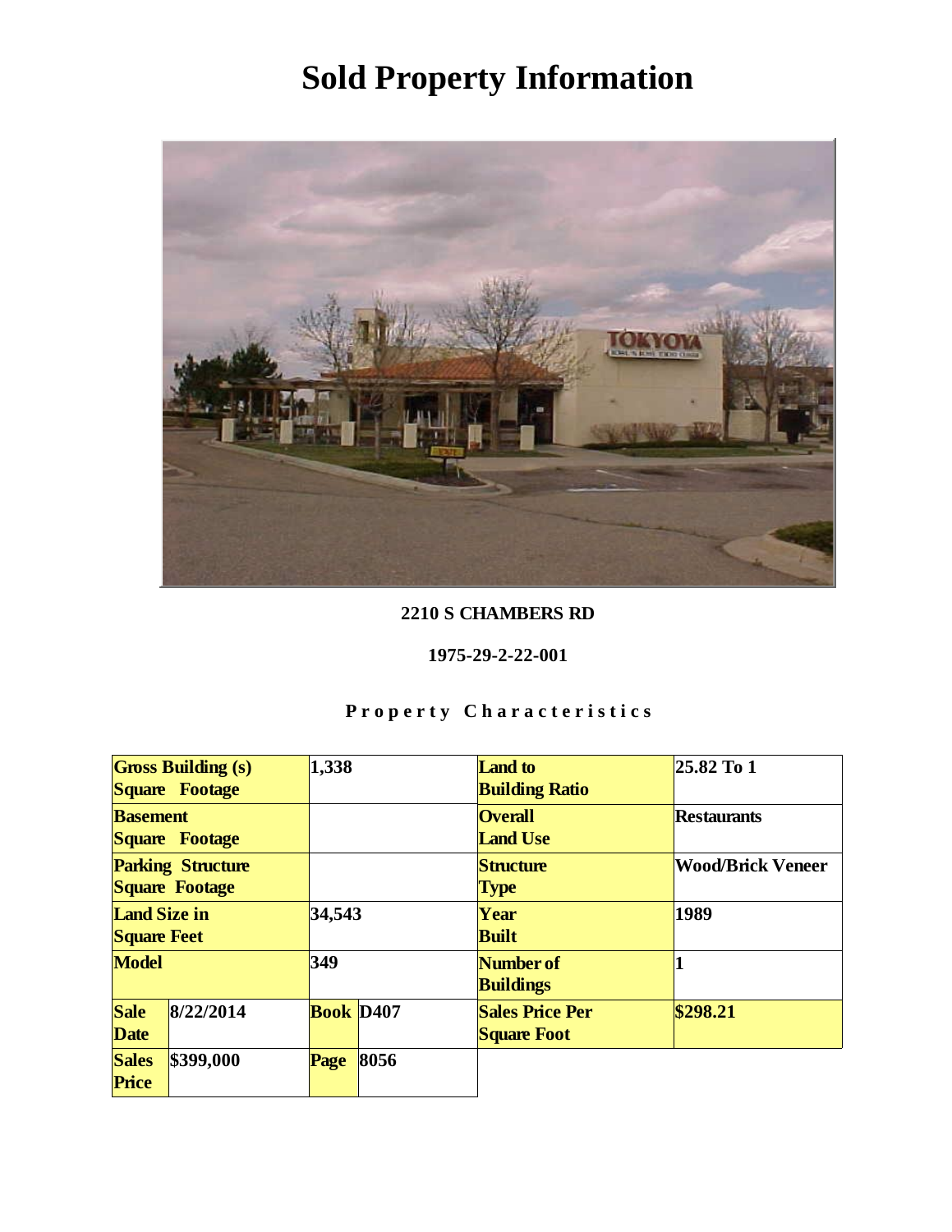

5350 S PARKER RD

2073-18-1-13-001

|                                            | <b>Gross Building (s)</b><br>Square Footage | 2,736            |      | <b>Land</b> to<br><b>Building Ratio</b>      | 14.43 To 1       |
|--------------------------------------------|---------------------------------------------|------------------|------|----------------------------------------------|------------------|
| <b>Basement</b><br>Square Footage          |                                             |                  |      | <b>Overall</b><br><b>Land Use</b>            | Restaurants      |
| <b>Parking Structure</b><br>Square Footage |                                             |                  |      | Structure<br><b>Type</b>                     | Concrete Masonry |
| Land Size in<br><b>Square Feet</b>         |                                             | 39,490           |      | Year<br><b>Built</b>                         | 2005             |
| Model                                      |                                             | 349              |      | Number of<br><b>Buildings</b>                |                  |
| Sale<br>Date                               | 3/10/2016                                   | <b>Book</b> D602 |      | <b>Sales Price Per</b><br><b>Square Foot</b> | \$224.78         |
| <b>Sales</b><br>Price                      | \$615,000                                   | Page             | 4934 |                                              |                  |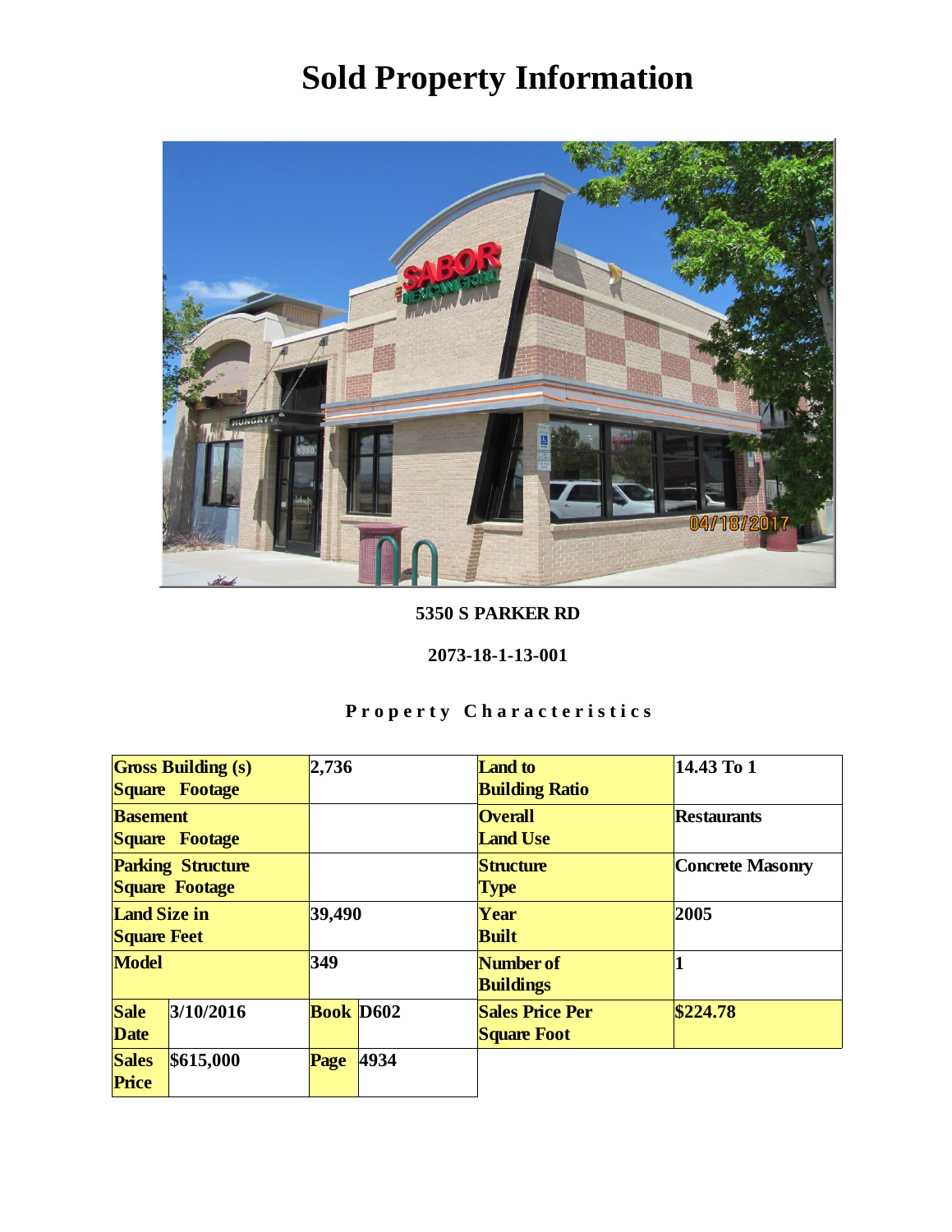

10230 E ARAPAHOE RD

#### 2075-27-1-15-011

|                                            | <b>Gross Building (s)</b><br>Square Footage | 4,196                        |      | Land to<br><b>Building Ratio</b>             | $8.16$ To 1              |
|--------------------------------------------|---------------------------------------------|------------------------------|------|----------------------------------------------|--------------------------|
|                                            | <b>Basement</b><br>Square Footage           |                              |      | <b>Overall</b><br><b>Land Use</b>            | Restaurants              |
| <b>Parking Structure</b><br>Square Footage |                                             |                              |      | Structure<br>Type                            | <b>Wood/Brick Veneer</b> |
| Land Size in<br><b>Square Feet</b>         |                                             | 34,251                       |      | Year<br><b>Built</b>                         | 1997                     |
| Model                                      |                                             | 350                          |      | Number of<br><b>Buildings</b>                |                          |
| Sale<br>Date                               | 7/16/2014                                   | <b>Book</b> D <sub>406</sub> |      | <b>Sales Price Per</b><br><b>Square Foot</b> | \$300.72                 |
| <b>Sales</b><br>Price                      | \$1,261,835                                 | Page                         | 3468 |                                              |                          |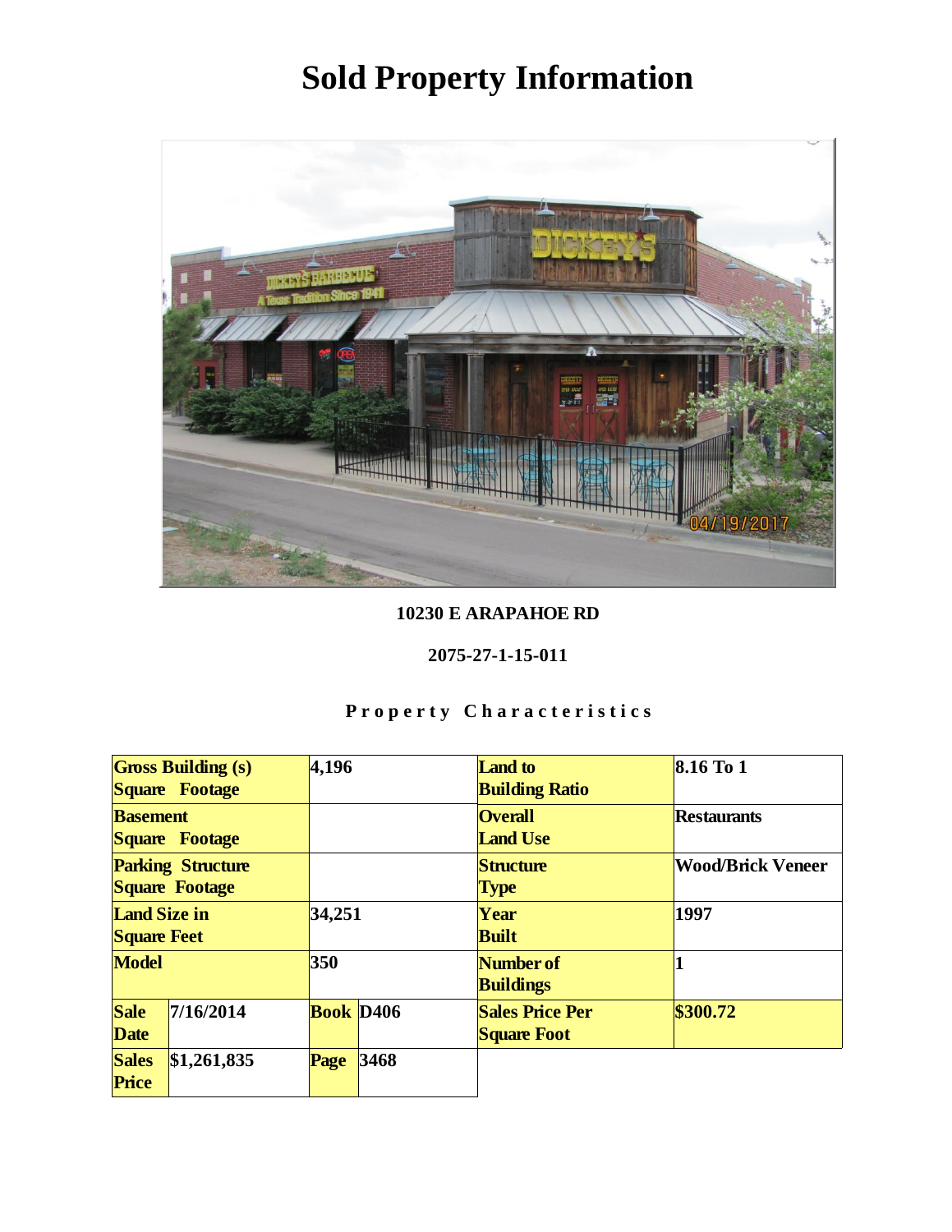

### 10440 E ARAPAHOE RD

### 2075-27-1-15-013

|                                            | <b>Gross Building (s)</b><br>Square Footage | 5,424     |      | <b>Land</b> to<br><b>Building Ratio</b>      | 10.22 To 1       |
|--------------------------------------------|---------------------------------------------|-----------|------|----------------------------------------------|------------------|
| <b>Basement</b><br>Square Footage          |                                             |           |      | <b>Overall</b><br><b>Land Use</b>            | Restaurants      |
| <b>Parking Structure</b><br>Square Footage |                                             |           |      | Structure<br><b>Type</b>                     | Concrete Masonry |
| Land Size in<br><b>Square Feet</b>         |                                             | 55,411    |      | Year<br><b>Built</b>                         | 1995             |
| Model                                      |                                             | 350       |      | Number of<br><b>Buildings</b>                |                  |
| Sale<br>Date                               | 10/30/2015                                  | Book D512 |      | <b>Sales Price Per</b><br><b>Square Foot</b> | \$239.68         |
| <b>Sales</b><br>Price                      | \$1,300,000                                 | Page      | 5644 |                                              |                  |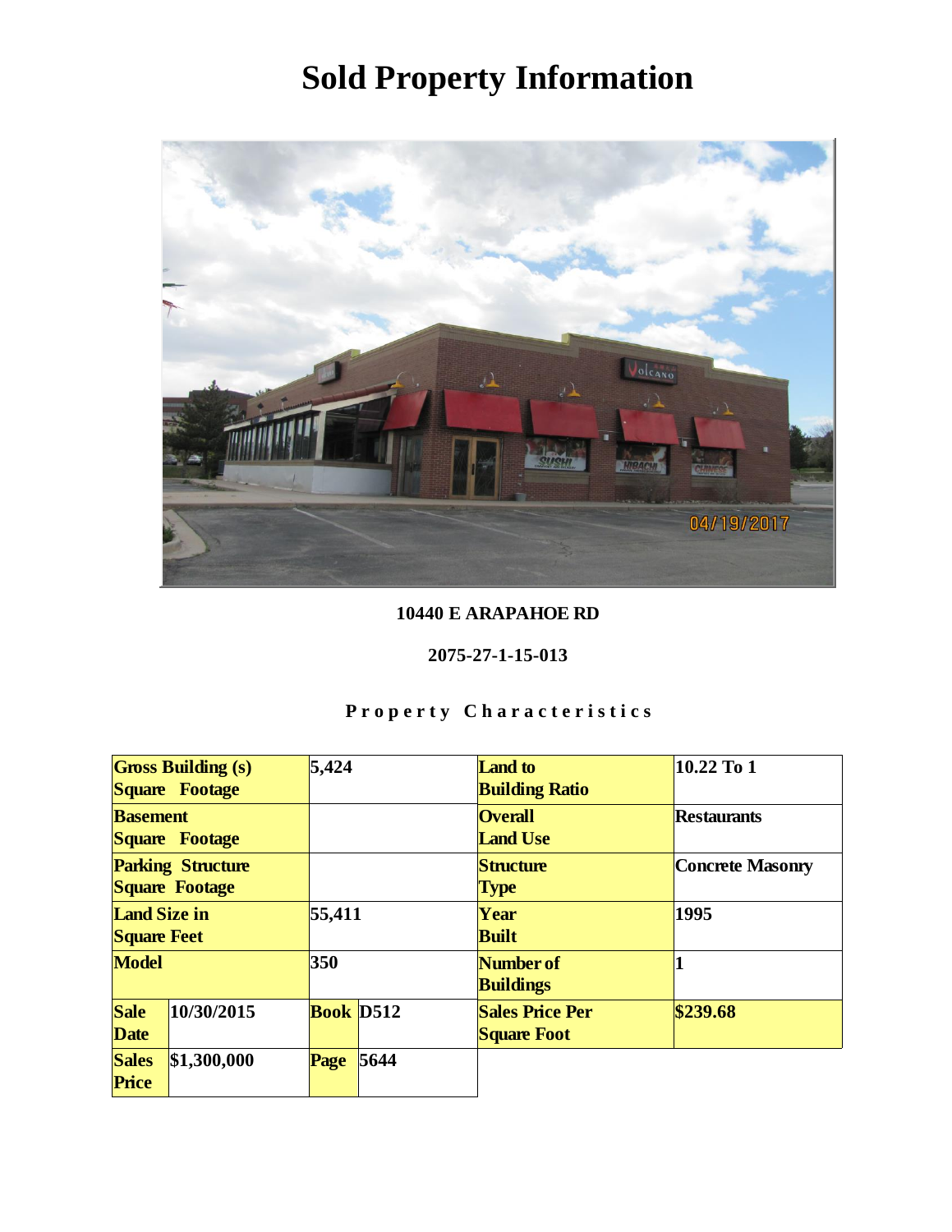

### 8840 E ARAPAHOE RD

#### 2075-28-1-24-002

|                                            | <b>Gross Building (s)</b><br>Square Footage | 10,558           |      | Land to<br><b>Building Ratio</b>             | $4.50$ To 1              |
|--------------------------------------------|---------------------------------------------|------------------|------|----------------------------------------------|--------------------------|
| <b>Basement</b><br>Square Footage          |                                             |                  |      | <b>Overall</b><br><b>Land Use</b>            | Restaurants              |
| <b>Parking Structure</b><br>Square Footage |                                             |                  |      | Structure<br><b>Type</b>                     | <b>Wood/Brick Veneer</b> |
| Land Size in<br><b>Square Feet</b>         |                                             | 47,480           |      | Year<br><b>Built</b>                         | 1993                     |
| Model                                      |                                             | 350              |      | Number of<br><b>Buildings</b>                |                          |
| Sale<br>Date                               | 6/16/2016                                   | <b>Book D606</b> |      | <b>Sales Price Per</b><br><b>Square Foot</b> | \$133.52                 |
| <b>Sales</b><br>Price                      | \$1,409,688                                 | Page             | 4608 |                                              |                          |